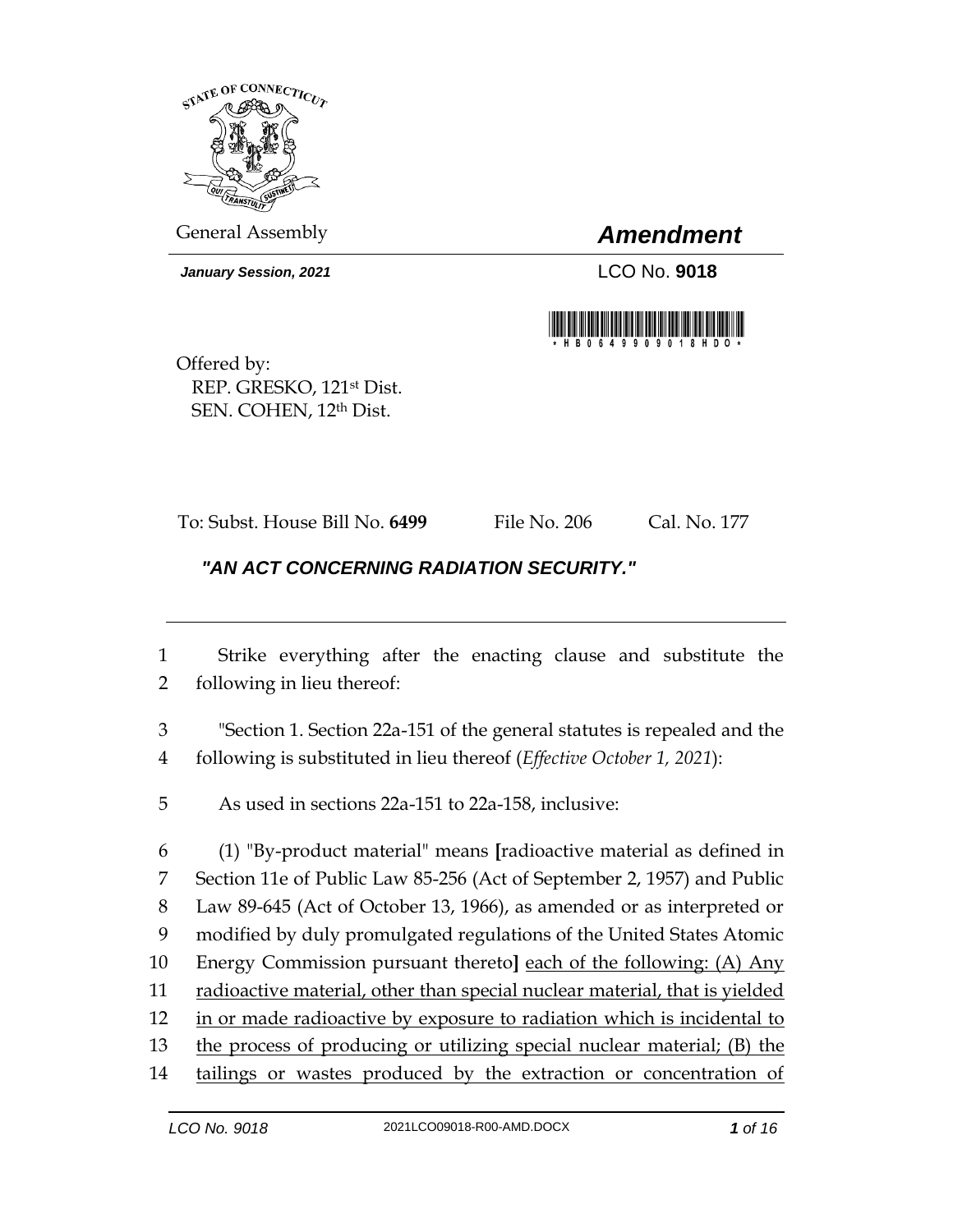uranium or thorium from any ore processed primarily for its source material content, including discrete surface wastes resulting from 17 uranium solution extraction processes but excluding any underground ore bodies depleted by such solution extraction processes; (C) any discrete source of radium-226 that is produced, extracted or converted 20 after extraction for use for a commercial, medical or research activity; (D) any material that was made radioactive by use of a particle accelerator and that is produced, extracted or converted after extraction for use for a commercial, medical or research activity; and (E) any discrete source of naturally occurring radioactive material, other than source material, that is extracted or converted after extraction for use in a commercial, medical or research activity, if the United States Nuclear 27 Regulatory Commission determines that the source would pose a threat similar to the threat posed by a discrete source of radium-226 to the public health and safety;

 (2)"Ionizing radiation" means gamma rays and x-rays, alpha and beta particles, high speed electrons, neutrons, protons and other nuclear particles, but not sound or radio waves, or visible, infrared or ultra violet light. The Commissioner of Energy and Environmental Protection shall be empowered to make regulations amending or modifying this definition;

 (3) "General license" means a license effective pursuant to regulations promulgated by the Commissioner of Energy and Environmental Protection without the filing of an application for, or issuance of a licensing document for, the transfer, transport, acquisition, ownership, possession or use of quantities of, or devices or equipment utilizing by- product, source, special nuclear materials or other radioactive material occurring naturally or produced artificially;

 (4) "Specific license" means a license, issued after application, to use, manufacture, produce, transfer, transport, receive, acquire, own, or possess quantities of, or devices or equipment utilizing by-product, source, special nuclear materials or other radioactive material occurring naturally or produced artificially;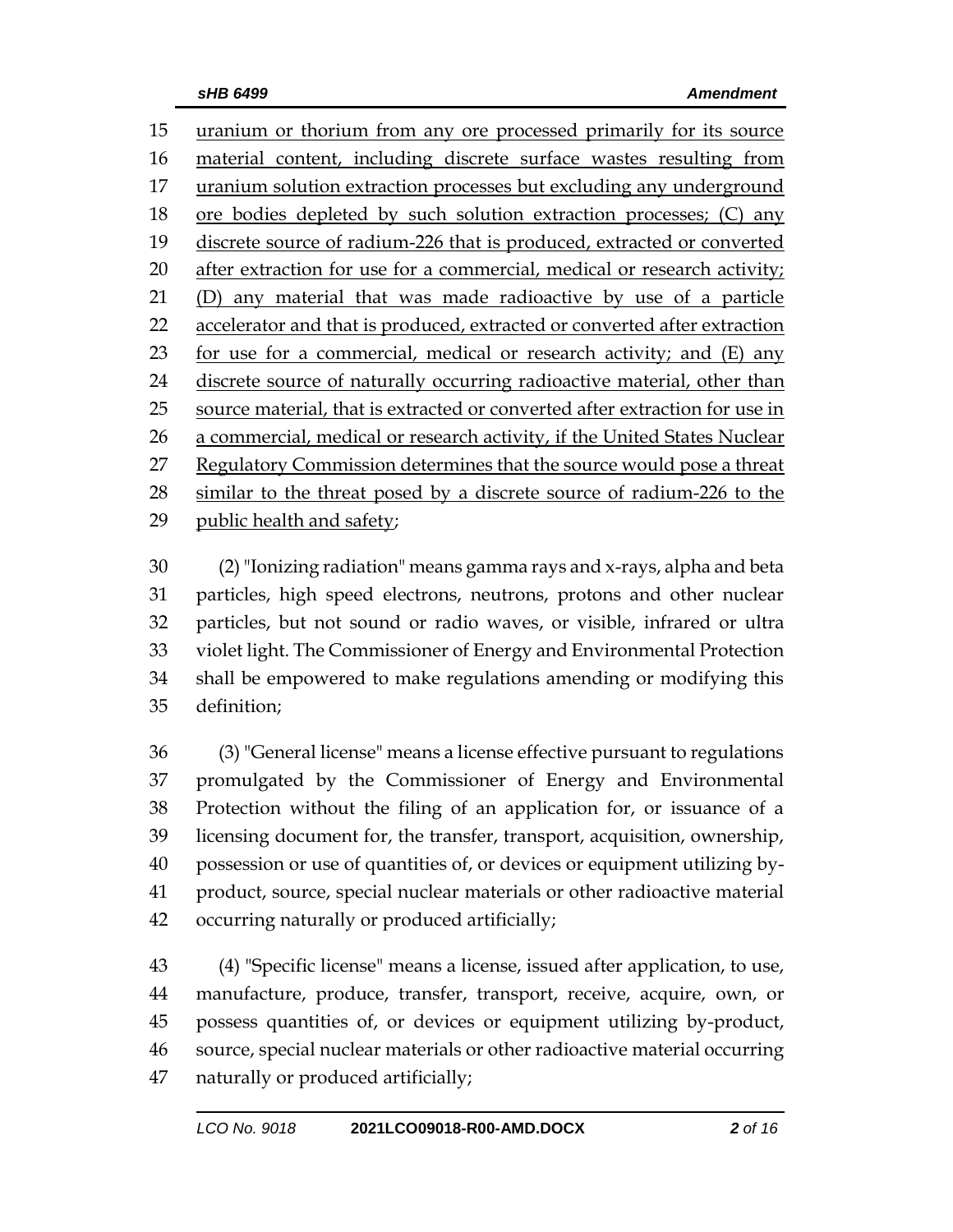(5) "Person" means any individual, corporation, limited liability company, partnership, firm, association, trust, estate, public or private institution, group, agency, other than any federal agency, political subdivision of this state, any other state or political subdivision or agency thereof, and any legal successor, representative, agent or agency of any of the foregoing, other than the United States **[**Atomic Energy**]** Nuclear Regulatory Commission or any successor thereto, and other than agencies of the government of the United States licensed by the United States **[**Atomic Energy**]** Nuclear Regulatory Commission or any successor thereto;

 (6) "Registration" means registration in conformance with the requirements of section 22a-148, as amended by this act. The issuance of a specific license pursuant to sections 22a-151 to 22a-158, inclusive, shall be deemed to satisfy fully any registration requirements set forth in said section;

 (7) "Source material" means **[**material as defined in Section 11z of Public Law 85-256 (Act of September 2, 1957) and Public Law 89-645 (Act of October 13, 1966), as amended or as interpreted or modified by duly promulgated regulations of the United States Atomic Energy Commission pursuant thereto**]** each of the following: (A) Uranium, thorium or any combination of said elements, in any physical or chemical form; (B) any other material if the United States Nuclear Regulatory Commission determines the material to be source material; and (C) ores that contain uranium, thorium or any combination of said elements in a concentration by weight of 0.05 per cent or more, or in such lower concentration if the United States Nuclear Regulatory Commission determines the material in such concentration to be source 75 material;

 (8) "Special nuclear material" means: **[**material as defined in Section 11aa of Public Law 85-256 (Act of September 2, 1957) and Public Law 89- 645 (Act of October 13, 1966), as amended or as interpreted or modified by duly promulgated regulations of the United States Atomic Energy Commission pursuant thereto.**]** (A) Plutonium, uranium 233, uranium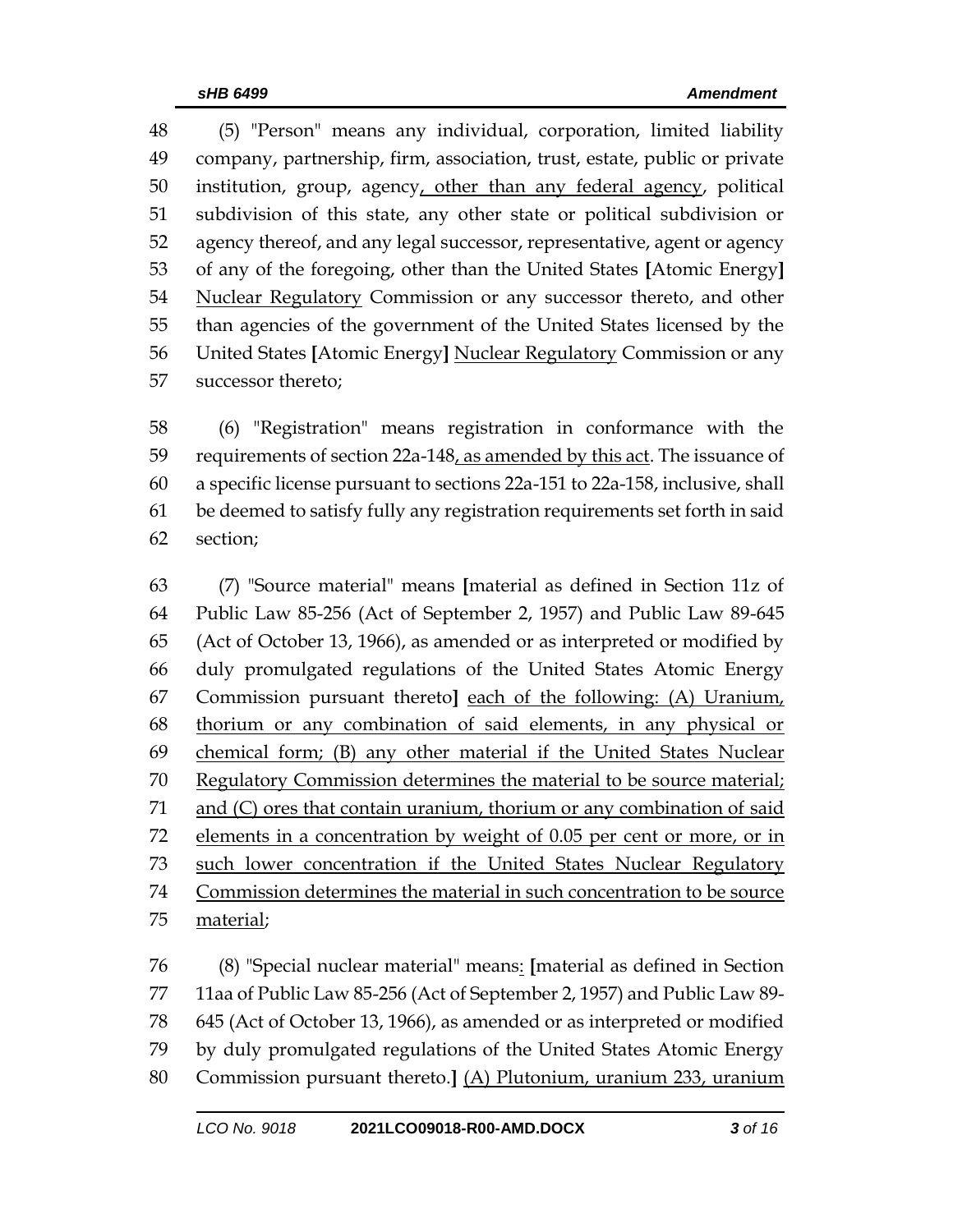| 81  | enriched in the isotope 233 or in the isotope 235 and any other material      |  |  |
|-----|-------------------------------------------------------------------------------|--|--|
| 82  | if the United States Nuclear Regulatory Commission determines the             |  |  |
| 83  | material to be such special nuclear material, but does not include source     |  |  |
| 84  | material; or (B) any material artificially enriched by any elements,          |  |  |
| 85  | isotopes or materials listed in subparagraph (A) of this subdivision not      |  |  |
| 86  | including source materials;                                                   |  |  |
| 87  | (9) "Radioactive materials" means any solid, liquid or gas that emits         |  |  |
| 88  | ionizing radiation spontaneously;                                             |  |  |
| 89  | (10) "Commissioner" means the Commissioner of Energy and                      |  |  |
| 90  | Environmental Protection or the commissioner's designee or agent;             |  |  |
| 91  | (11) "Naturally occurring radioactive material" means material that           |  |  |
| 92  | contains radionuclides that are naturally present in the environment in       |  |  |
| 93  | materials, including, but not limited to, rocks, soil, minerals, natural gas, |  |  |
| 94  | petroleum and ground or surface water;                                        |  |  |
| 95  | (12) "Discrete source" means a radionuclide that was processed such           |  |  |
| 96  | that its concentration within a material was purposely increased for use      |  |  |
| 97  | for commercial, medical or research activities.                               |  |  |
| 98  | Sec. 2. Section 22a-153 of the general statutes is repealed and the           |  |  |
| 99  | following is substituted in lieu thereof (Effective October 1, 2021):         |  |  |
| 100 | (a) The Commissioner of Energy and Environmental Protection shall             |  |  |
| 101 | supervise and regulate in the interest of the public health and safety the    |  |  |
| 102 | use of ionizing radiation within the state.                                   |  |  |
| 103 | (b) Said commissioner may employ, subject to the provisions of                |  |  |
| 104 | chapter 67, and prescribe the powers and duties of such persons as may        |  |  |
| 105 | be necessary to carry out the provisions of sections 22a-151 to 22a-158,      |  |  |
| 106 | inclusive, as amended by this act.                                            |  |  |
| 107 | (c) Said commissioner shall [make such regulations as may be                  |  |  |
| 108 | necessary to carry out the provisions of said sections.] adopt regulations,   |  |  |
| 109 | in accordance with the provisions of chapter 54, concerning sources of        |  |  |
| 110 | ionizing radiation and radioactive materials, including, but not limited      |  |  |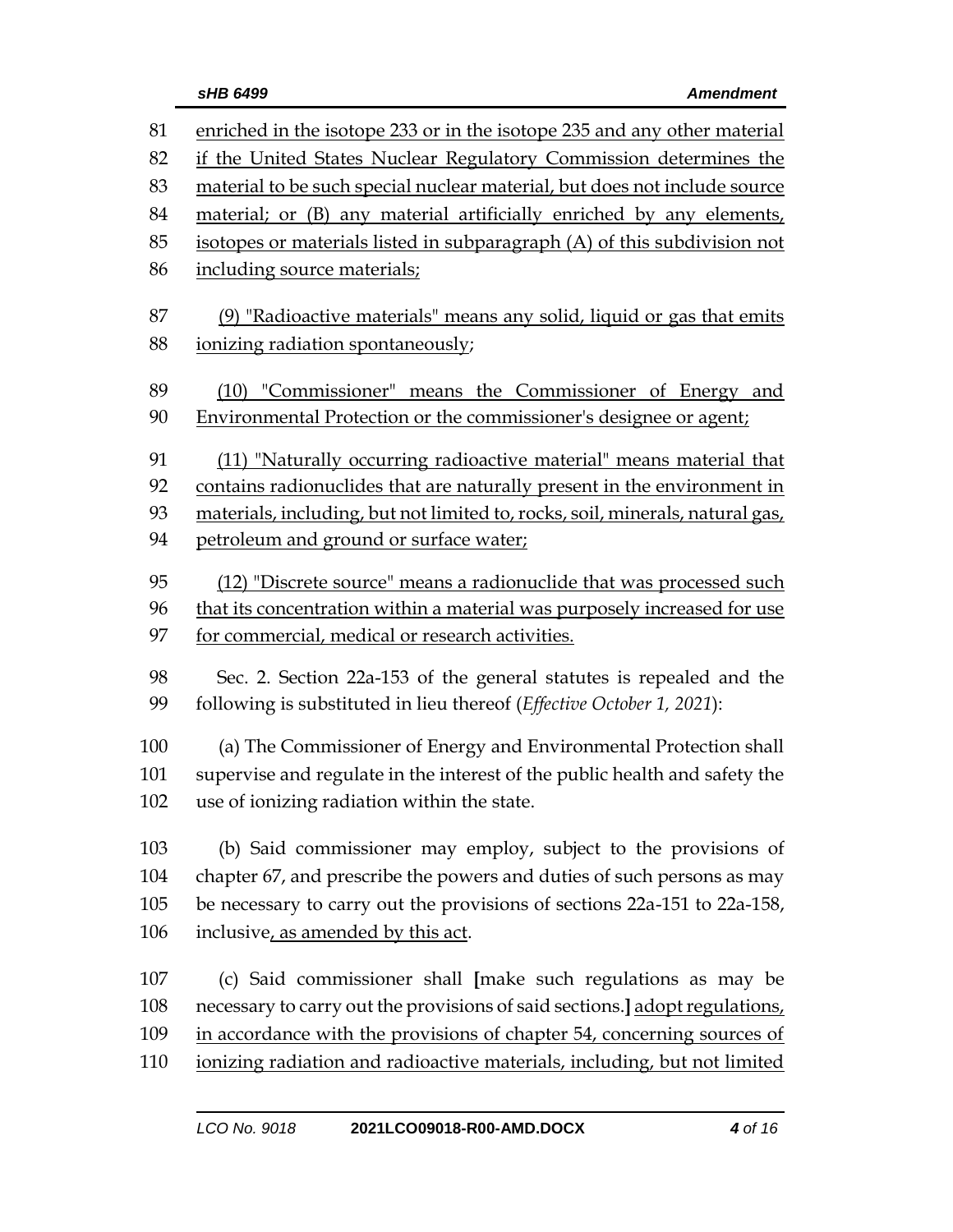| 111 | to, regulations:                                                          |  |  |
|-----|---------------------------------------------------------------------------|--|--|
| 112 | (1) Necessary to secure agreement state status from the United States     |  |  |
| 113 | Nuclear Regulatory Commission pursuant to section 274 of the Atomic       |  |  |
| 114 | Energy Act of 1954, 42 USC 2021, as amended from time to time;            |  |  |
| 115 | (2) Relating to the construction, operation, control, tracking, security  |  |  |
| 116 | or decommissioning of sources of ionizing radiation, including, but not   |  |  |
| 117 | limited to, any modification or alteration of such sources;               |  |  |
| 118 | (3) Relating to the production, transportation, use, storage,             |  |  |
| 119 | possession, management, treatment, disposal or remediation of             |  |  |
| 120 | radioactive materials;                                                    |  |  |
| 121 | (4) Relating to planning for and responding to terrorist or other         |  |  |
| 122 | emergency events, or the potential for such events, that involve or may   |  |  |
| 123 | include radioactive materials;                                            |  |  |
| 124 | (5) Necessary to carry out the provisions of sections 22a-151 to 22a-     |  |  |
| 125 | 158, inclusive, as amended by this act;                                   |  |  |
| 126 | (6) Establishing fees for the licensure of sources of ionizing radiation, |  |  |
| 127 | that, in conjunction with the fees collected pursuant to section 22a-148, |  |  |
| 128 | as amended by this act, shall be sufficient for the administration,       |  |  |
| 129 | implementation and enforcement of an ionizing radiation program; and      |  |  |
| 130 | (7) To reciprocate in the recognition of specific licenses issued by the  |  |  |
| 131 | United States Nuclear Regulatory Commission (NRC) or another state        |  |  |
| 132 | that has reached agreement with the NRC pursuant to 42 USC 2021(b),       |  |  |
| 133 | as amended from time to time.                                             |  |  |
| 134 | (d) The Governor, or the commissioner, is authorized to employ such       |  |  |
| 135 | consultants, experts and technicians as [he shall deem] are necessary for |  |  |
| 136 | the purpose of conducting investigations and reporting [to him] on        |  |  |
| 137 | matters connected with the implementation of the provisions of [said]     |  |  |
| 138 | sections 22a-148 to 22a-158, inclusive, as amended by this act.           |  |  |
| 139 | (e) Any fees collected in accordance with section 22a-148, as amended     |  |  |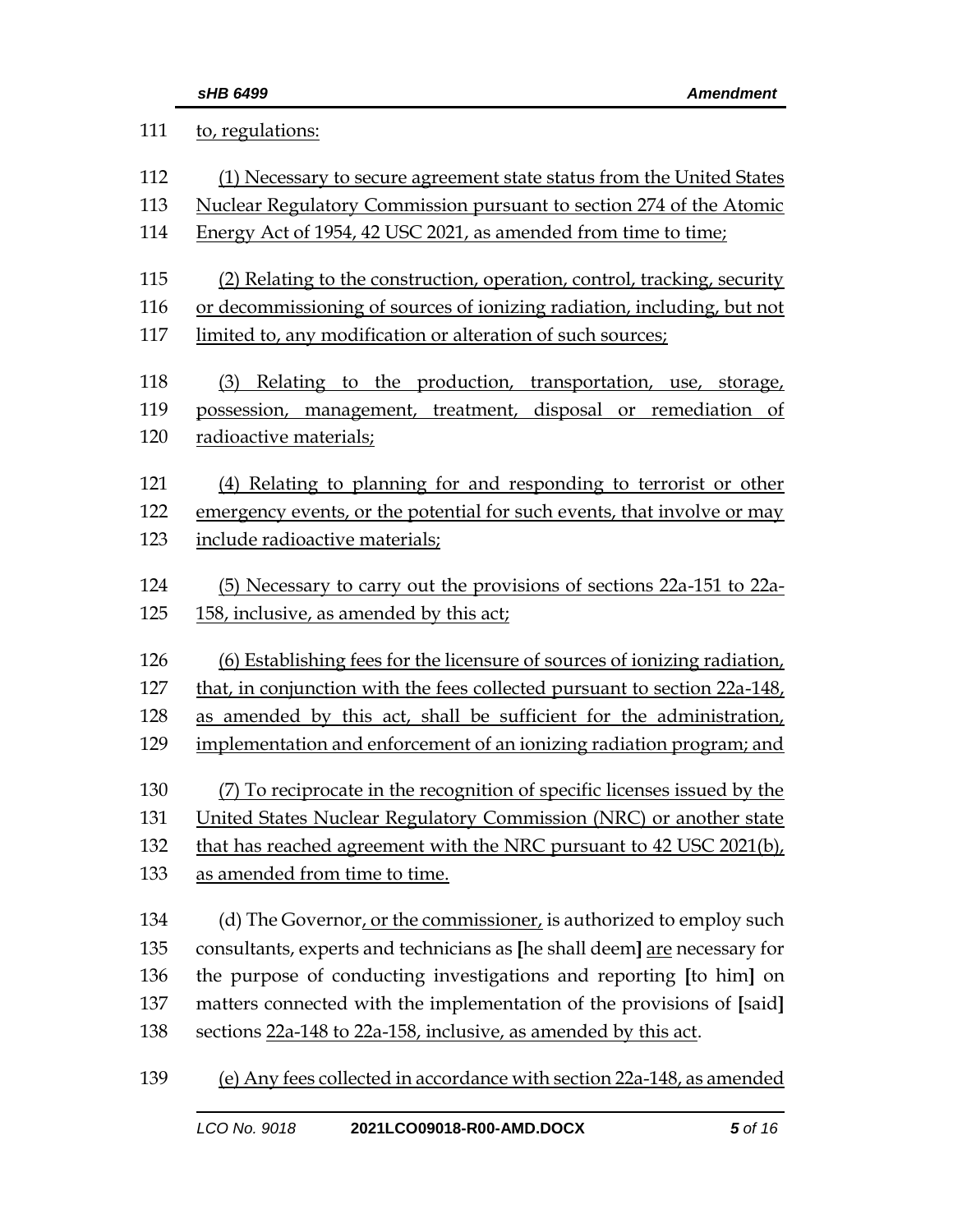| 140 | by this act, or 22a-150, or any regulations adopted pursuant to              |  |  |
|-----|------------------------------------------------------------------------------|--|--|
| 141 | subsection (c) of this section, shall be deposited in the General Fund.      |  |  |
|     |                                                                              |  |  |
| 142 | (f) The commissioner may establish radiation exposure guidelines for         |  |  |
| 143 | emergency responders and the public for the management of                    |  |  |
| 144 | emergencies involving radioactive materials. Any such guidelines shall       |  |  |
| 145 | be compatible with the recommendations of the federal government and         |  |  |
| 146 | the National Council on Radiation Protection and Measurements.               |  |  |
|     |                                                                              |  |  |
| 147 | Sec. 3. Subsection (a) of section 22a-154 of the general statutes is         |  |  |
| 148 | repealed and the following is substituted in lieu thereof (Effective October |  |  |
| 149 | $1, 2021$ :                                                                  |  |  |
| 150 | (a) The Commissioner of Energy and Environmental Protection [may             |  |  |
| 151 | provide by regulation for] shall adopt regulations, in accordance with       |  |  |
| 152 | the provisions of chapter 54, for the general or specific licensing of [by-  |  |  |
| 153 | product, source, special nuclear materials and other] sources of ionizing    |  |  |
| 154 | radiation. [, or devices or equipment utilizing such materials, and for      |  |  |
| 155 | amendment, suspension, or revocation of licenses issued pursuant             |  |  |
| 156 | thereto] The commissioner may issue, deny, renew, modify, suspend or         |  |  |
| 157 | revoke such licenses and may include such terms and conditions in such       |  |  |
| 158 | licenses that the commissioner deems necessary. Nothing in this section      |  |  |
| 159 | shall be construed to confer authority to the commissioner to regulate       |  |  |
| 160 | materials or activities reserved to the Nuclear Regulatory Commission        |  |  |
| 161 | under 42 USC 2021(c) and 10 CFR 150.                                         |  |  |
|     |                                                                              |  |  |
| 162 | Sec. 4. Section 22a-157 of the general statutes is repealed and the          |  |  |
| 163 | following is substituted in lieu thereof (Effective October 1, 2021):        |  |  |
|     |                                                                              |  |  |
| 164 | No person shall construct, operate, use, manufacture, produce,               |  |  |
| 165 | transport, transfer, receive, acquire, decommission, own or possess any      |  |  |
| 166 | source of ionizing radiation, unless [exempt, licensed or registered in      |  |  |
| 167 | accordance with the provisions of sections 22a-148 to 22a-158, inclusive]    |  |  |
| 168 | such activity is in compliance with all requirements of this chapter,        |  |  |
| 169 | including any regulation adopted, or registration or license issued          |  |  |
| 170 | pursuant to this chapter. No person shall produce, transport, store,         |  |  |
| 171 | possess, manage, treat, remediate, distribute, sell, install, repair or      |  |  |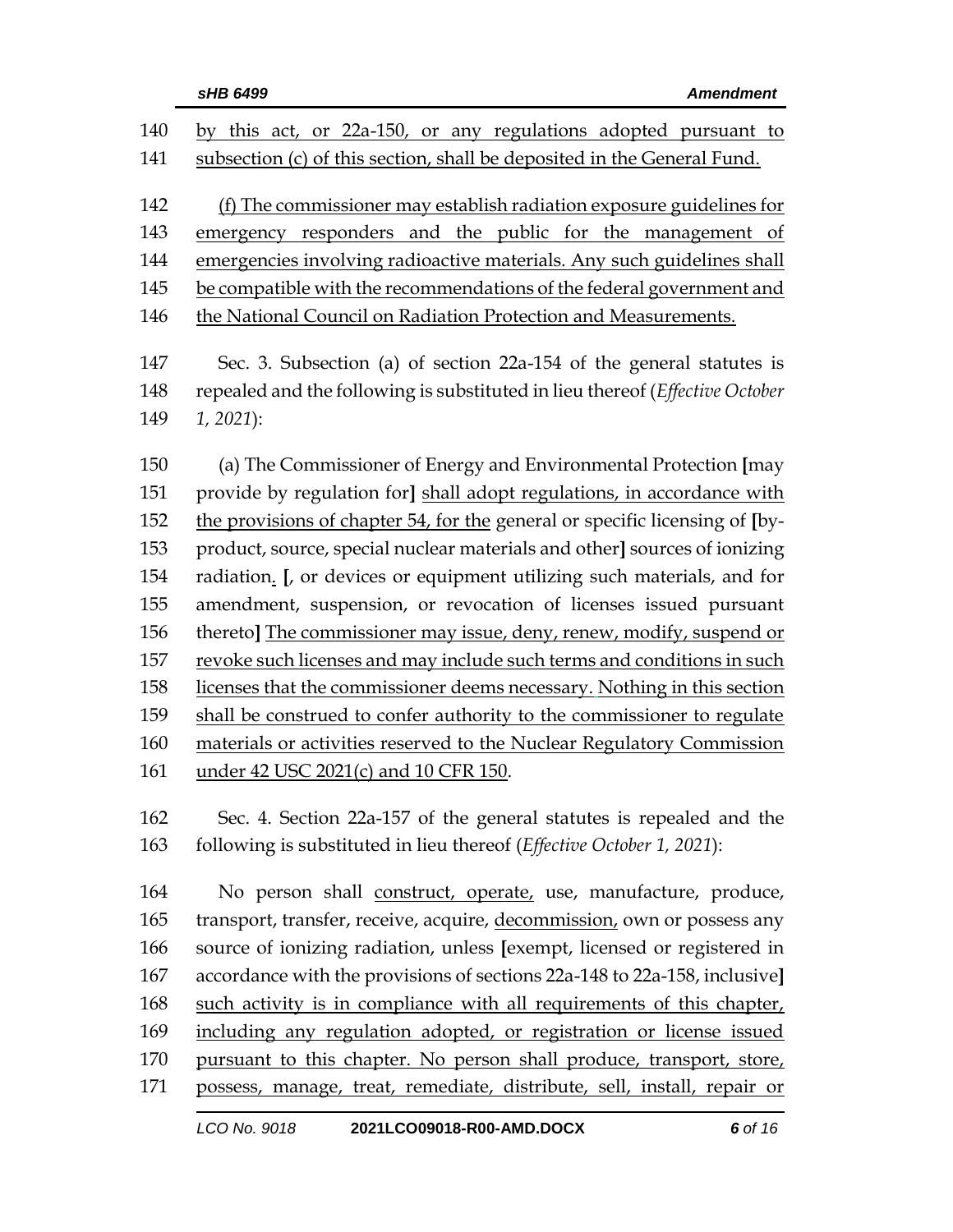dispose of any radioactive materials, unless such activity is in compliance with all requirements of this chapter, including any regulation adopted, or registration or license issued pursuant to this chapter. No person shall fail to register a source of ionizing radiation 176 required to be registered under this chapter, including as required by 177 any regulation adopted, or registration or license issued pursuant to this chapter.

 Sec. 5. (NEW) (*Effective October 1, 2021*) (a) The Commissioner of Energy and Environmental Protection may take steps that the commissioner deems necessary to protect human health and the environment, including, but not limited to, investigating, monitoring, abating, containing, mitigating or removing any hazard, potential 184 hazard, pollution, contamination or potential pollution contamination if: (1) Any person causes or is responsible for any exposure hazard or potential exposure hazard from radioactive materials, radioactive waste or a source of ionizing radiation, or causes or is responsible for pollution, contamination or potential pollution or contamination of any land, water, air or other natural resource of the state through a discharge, spillage, uncontrolled loss, release, leakage, seepage or filtration of radioactive material or radioactive waste, and does not act immediately to prevent, abate, contain, mitigate or remove such hazard, potential hazard, pollution, contamination, or potential pollution or contamination, to the satisfaction of the commissioner, or (2) the person responsible is unknown, and such hazard, potential hazard, pollution, contamination, or potential pollution or contamination, is not being prevented, abated, contained, mitigated or removed by the federal government, any state agency, any municipality or any regional or interstate authority. The commissioner may enter into a contract with any person for the purpose of carrying out the provisions of this subsection.

 (b) Any person who causes or is responsible for any exposure hazard or potential exposure hazard from radioactive materials, radioactive waste or a source of ionizing radiation or who causes or is responsible for pollution, contamination, or potential pollution or contamination of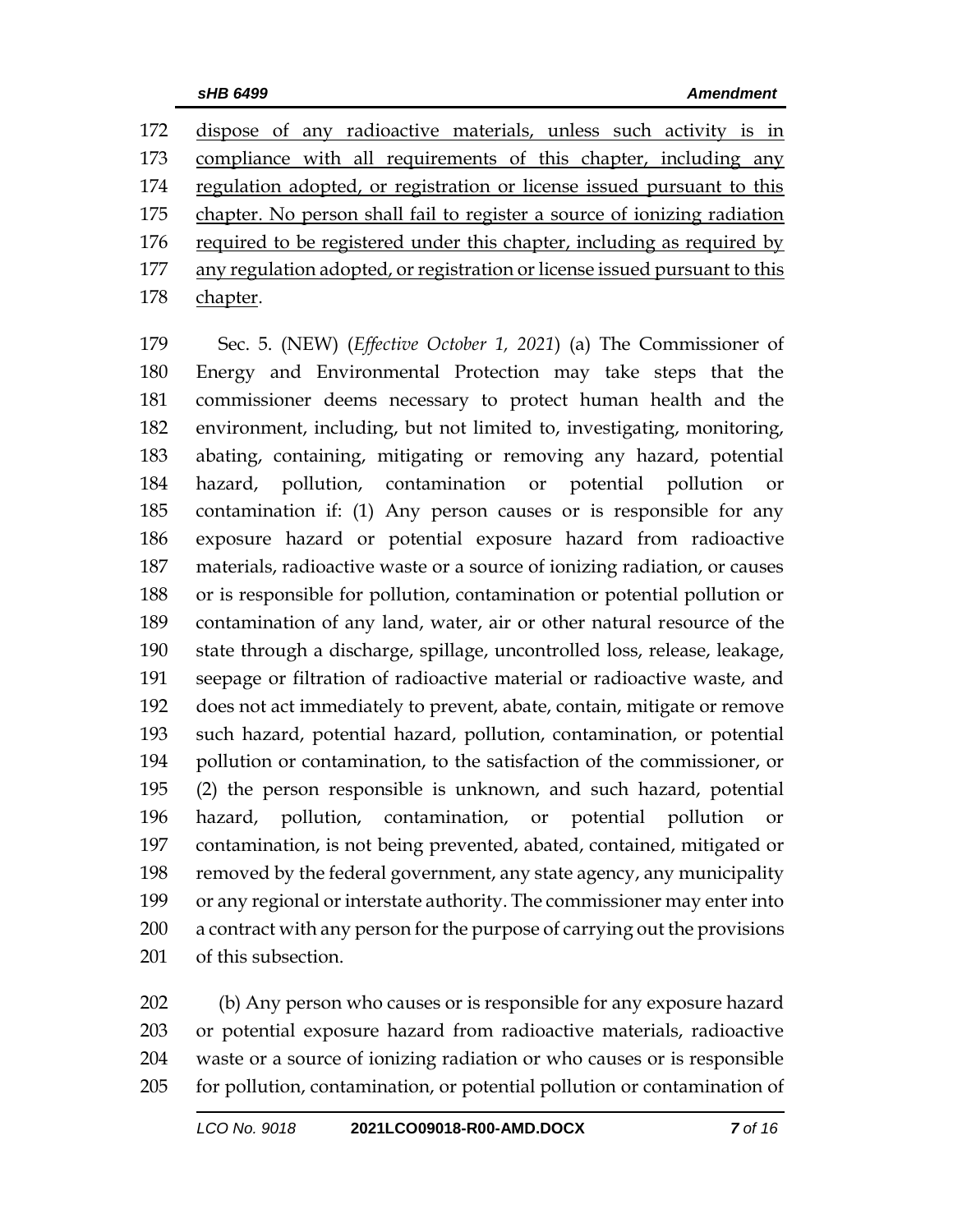any land, water, air or other natural resource of the state through a discharge, spillage, uncontrolled loss, release, leakage, seepage or filtration of radioactive material or radioactive waste shall be liable for all costs and expenses incurred by the commissioner in accordance with subsection (a) of this section, including all costs and expenses to restore the air, water, land and other natural resources of the state, and shall be liable for all attorneys' fees, court costs and any other legal expenses incurred by the state regarding the recovery of such costs. Nothing in this subsection shall preclude the commissioner from seeking additional compensation or such other relief that a court may award, including punitive damages. When such hazard, potential hazard, pollution, contamination or potential pollution or contamination results from the action or inaction of more than one person, each person shall be held jointly and severally liable for such costs. Upon request of the commissioner, the Attorney General shall bring a civil action to recover all such costs and expenses from the person who caused or is responsible for any such hazard, potential hazard, pollution, contamination or potential pollution or contamination.

 (c) Any person who prevents, abates, contains, removes or mitigates any (1) exposure hazard or potential exposure hazard from radioactive materials, radioactive waste or a source of ionizing radiation that is not authorized by a provision of the general statutes, any regulation, registration or license, or (2) any pollution or contamination or potential pollution or contamination of any land, water, air or other natural resources of the state through a discharge, spillage, uncontrolled loss, release, leakage, seepage or filtration of radioactive material or radioactive waste that is not authorized by a provision of the general statutes, any regulation, registration or license, shall be entitled to reimbursement of the reasonable costs incurred or expended for such abatement, containment, removal or mitigation from any person whose negligent, reckless, knowing or intentional action or inaction caused such hazard, potential hazard, pollution, contamination or potential pollution or contamination. When such hazard, potential hazard, 239 pollution, contamination or potential pollution or contamination results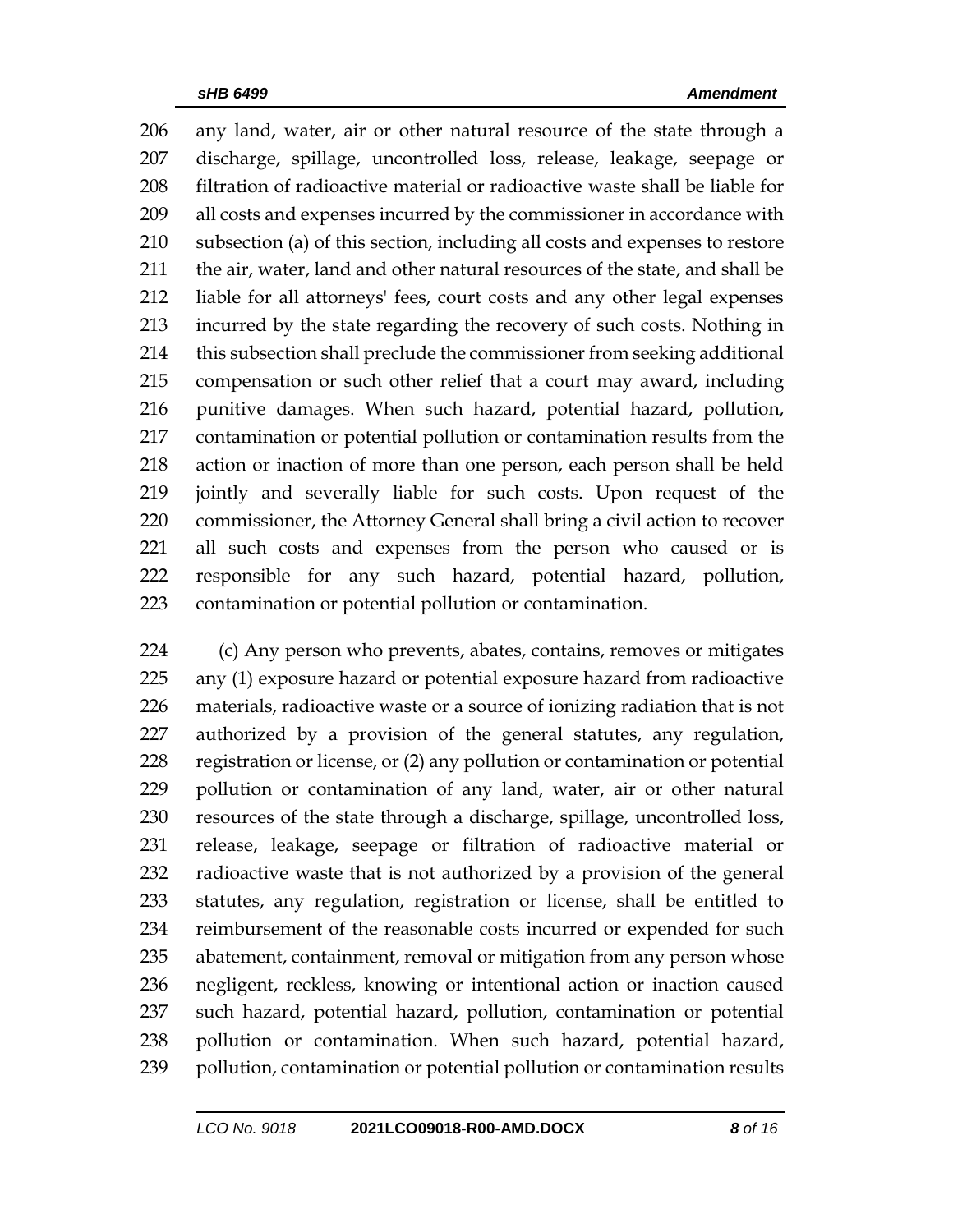from the action or inaction of more than one person, each such person shall be held jointly and severally liable for such costs.

 (d) Whenever the commissioner incurs contractual obligations in carrying out the authority vested in the commissioner pursuant to subsection (a) of this section and the person who causes or is responsible for the hazard, potential hazard, pollution, contamination or potential pollution or contamination does not assume the tasks and responsibilities that are the subject of such contractual obligations, the commissioner shall request the Attorney General to bring a civil action, pursuant to subsection (b) of this section, to recover the costs and expenses of such contractual obligations and other costs and expenses provided for in subsection (b) of this section. If the person responsible is unknown, the commissioner shall request the federal government to assume such contractual obligations to the extent provided for by federal law.

 Sec. 6. Subsection (a) of section 22a-6a of the general statutes is repealed and the following is substituted in lieu thereof (*Effective October 1, 2021*):

 (a) Any person who knowingly or negligently violates any provision of section 14-100b or 14-164c, subdivision (3) of subsection (b) of section 15-121, section 15-171, 15-172, 15-175, 22a-5, 22a-6 or 22a-7, chapter 440, chapter 441, section 22a-69 or 22a-74, subsection (b) of section 22a-134p, sections 22a-148 to 22a-150, inclusive, as amended by this act, section 22a-153, as amended by this act, 22a-154, as amended by this act, section 22a-157, as amended by this act, section 22a-158, section 22a-162, 22a- 171, 22a-174, 22a-175, 22a-177, 22a-178, 22a-181, 22a-183, 22a-184, 22a- 190, 22a-208, 22a-208a, 22a-209, 22a-213, 22a-220, 22a-225, 22a-231, 22a- 336, 22a-342, 22a-345, 22a-346, 22a-347, 22a-349a, 22a-358, 22a-359, 22a- 361, 22a-362, 22a-365 to 22a-379, inclusive, 22a-401 to 22a-411, inclusive, 22a-416, 22a-417, 22a-424 to 22a-433, inclusive, 22a-447, 22a-449, 22a-450, 22a-451, 22a-454, 22a-458, 22a-461, 22a-462 or 22a-471, or any regulation, order or permit adopted or issued thereunder by the Commissioner of Energy and Environmental Protection shall be liable to the state for the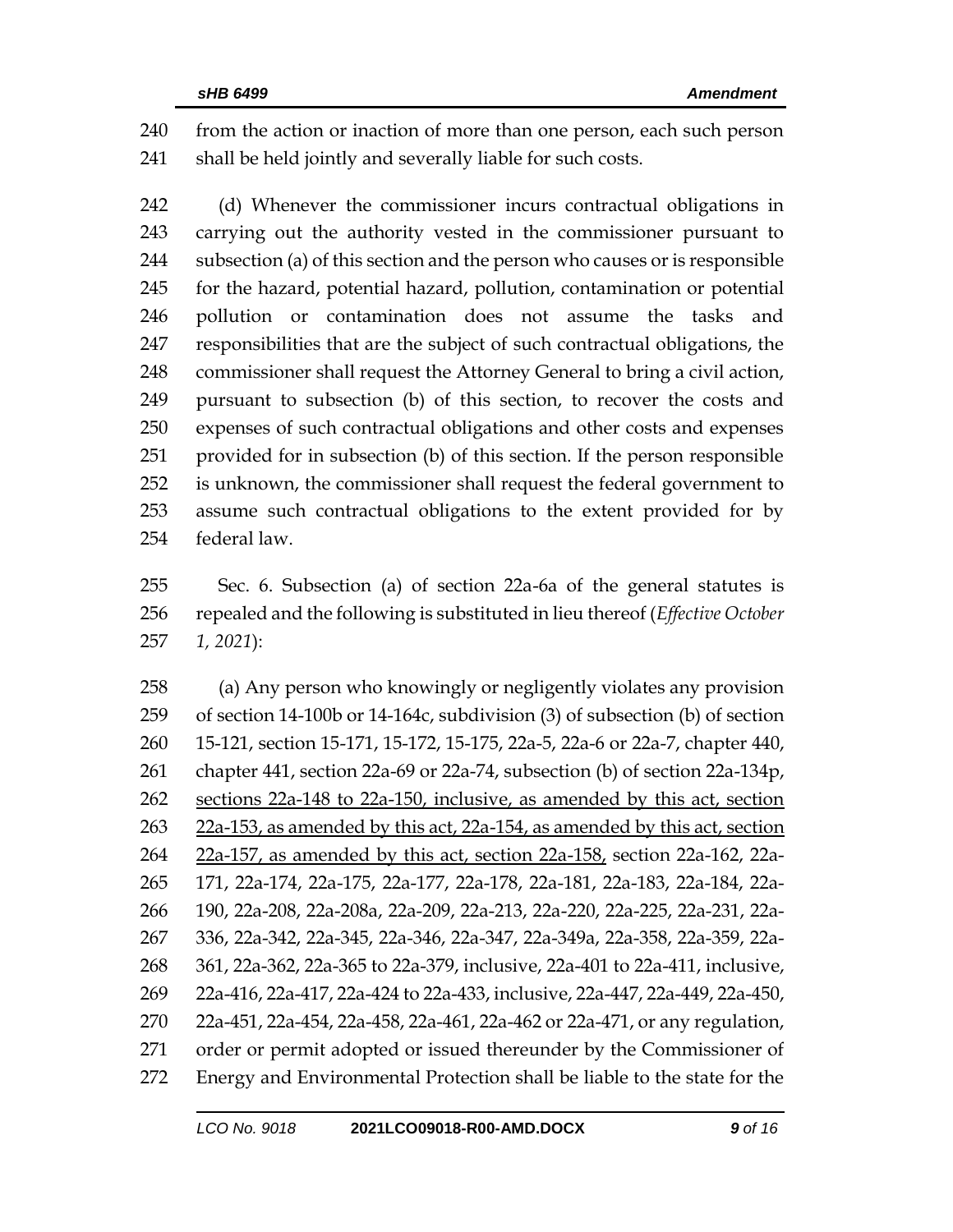reasonable costs and expenses of the state in detecting, investigating, controlling and abating such violation. Such person shall also be liable 275 to the state for the reasonable costs and expenses of the state in restoring the air, waters, lands and other natural resources of the state, including plant, wild animal and aquatic life to their former condition insofar as practicable and reasonable, or, if restoration is not practicable or reasonable, for any damage, temporary or permanent, caused by such violation to the air, waters, lands or other natural resources of the state, including plant, wild animal and aquatic life and to the public trust therein. Institution of a suit to recover for such damage, costs and expenses shall not preclude the application of any other remedies.

 Sec. 7. Section 16a-101 of the general statutes is repealed and the following is substituted in lieu thereof (*Effective October 1, 2021*):

As used in this chapter:

 (1) "Atomic energy" **[**means all forms of energy released in the course of nuclear fission or nuclear transformation**]** has the same meaning as provided in 42 USC 2014, as amended from time to time;

 (2) "By-product material" means **[**any radioactive materials, except special nuclear materials, yielded in or made radioactive by exposure to the radiation incident to the process of producing or utilizing special nuclear materials**]** each of the following: (A) Any radioactive material, other than special nuclear material, that is yielded in or made 295 radioactive by exposure to radiation which is incidental to the process of producing or utilizing special nuclear material; (B) the tailings or 297 wastes produced by the extraction or concentration of uranium or thorium from any ore processed primarily for its source material content, including discrete surface wastes resulting from uranium solution extraction processes but excluding any underground ore bodies depleted by such solution extraction processes; (C) any discrete source of radium-226 that is produced, extracted or converted after extraction for use for a commercial, medical or research activity; (D) any material that was made radioactive by use of a particle accelerator and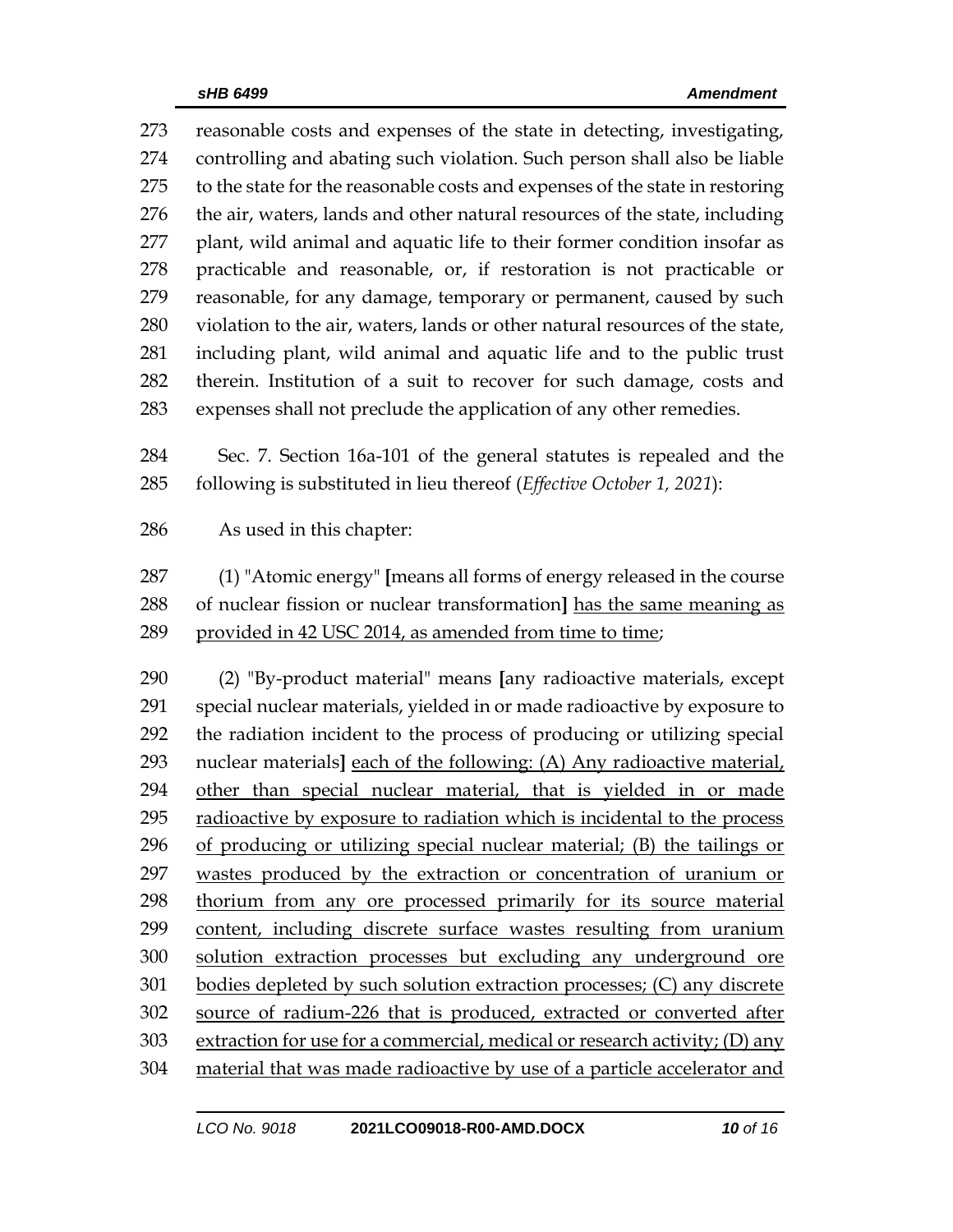that is produced, extracted or converted after extraction for use for a commercial, medical or research activity; and (E) any discrete source of naturally occurring radioactive material, other than source material, that is extracted or converted after extraction for use in a commercial, medical or research activity, if the United States Nuclear Regulatory Commission determines that the source would pose a threat similar to the threat posed by a discrete source of radium-226 to the public health and safety;

 (3) "Production facility" **[**means (A) any equipment or device capable of the production of special nuclear material in such quantity as to be of significance to the common defense and security, or in such manner as to affect the health and safety of the public; or (B) any important component part especially designed for such equipment or device**]** has the same meaning as provided in 42 USC 2014, as amended from time to time;

 (4) "Special nuclear material" means: (A) **[**plutonium and uranium enriched in the isotope 233 or in the isotope 235, and any other material which the Governor declares by order to be special nuclear material after the United States Atomic Energy Commission has determined the material to be such; or (B) any material artificially enriched by any of the foregoing**]** Plutonium, uranium 233, uranium enriched in the isotope 233 or in the isotope 235, and any other material if the United States Nuclear Regulatory Commission determines the material to be such special nuclear material, but does not include source material; or (B) any material artificially enriched by any elements, isotopes or materials listed in subparagraph (A) of this subdivision not including source materials;

 (5) "Utilization facility" **[**means (A) any equipment or device, except an atomic weapon, capable of making use of special nuclear materials in such quantity as to be of significance to the common defense and security, or in such manner as to affect the health and safety of the public, or peculiarly adapted for making use of atomic energy in such quantity as to be of significance to the common defense and security, or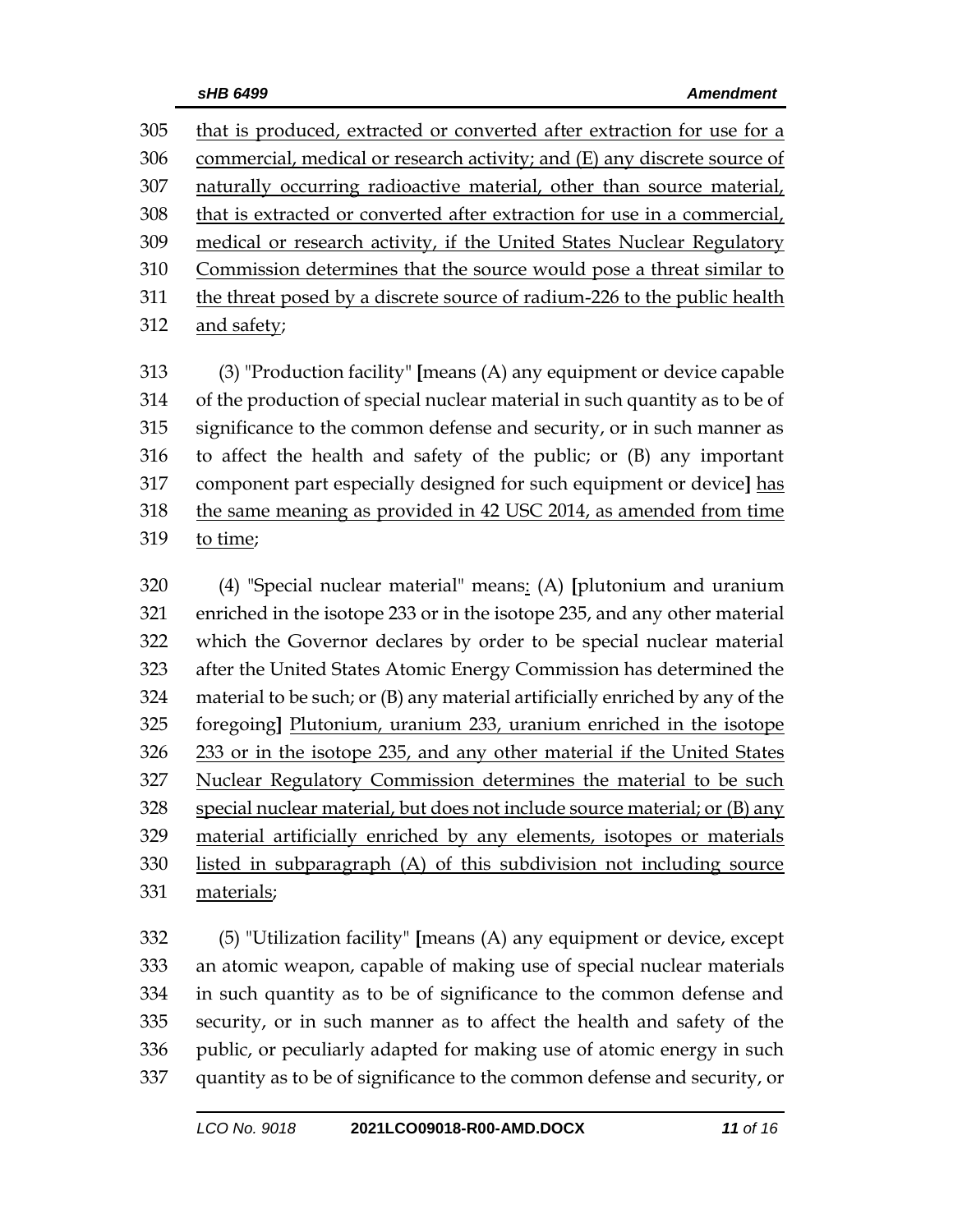| 338<br>339<br>340<br>341 | in such manner as to affect the health and safety of the public; or (B) any<br>important component part especially designed for such equipment or<br>device.] has the same meaning as provided in 42 USC 2014, as amended<br>from time to time; |
|--------------------------|-------------------------------------------------------------------------------------------------------------------------------------------------------------------------------------------------------------------------------------------------|
| 342                      | (6) "Radioactive material" means any solid, liquid or gas that emits                                                                                                                                                                            |
| 343                      | ionizing radiation spontaneously;                                                                                                                                                                                                               |
| 344                      | (7) "Source material" means each of the following: (A) Uranium,                                                                                                                                                                                 |
| 345                      | thorium or any combination of said elements, in any physical or                                                                                                                                                                                 |
| 346                      | chemical form; (B) any other material if the United States Nuclear                                                                                                                                                                              |
| 347                      | Regulatory Commission determines the material to be source material;                                                                                                                                                                            |
| 348                      | and (C) ores that contain uranium, thorium or any combination of said                                                                                                                                                                           |
| 349                      | elements in a concentration by weight of 0.05 per cent or more, or in                                                                                                                                                                           |
| 350                      | such lower concentration if the United States Nuclear Regulatory                                                                                                                                                                                |
| 351                      | Commission determines the material in such concentration to be source                                                                                                                                                                           |
| 352                      | material;                                                                                                                                                                                                                                       |
| 353<br>354<br>355<br>356 | (8) "Naturally occurring radioactive material" means material that<br>contains radionuclides that are naturally present in the environment in<br>materials, including, but not limited to, rocks, soil, minerals, natural gas,                  |
|                          | petroleum and ground or surface water;                                                                                                                                                                                                          |
| 357                      | (9) "Discrete source" means a radionuclide that was processed such                                                                                                                                                                              |
| 358                      | that its concentration within a material was purposely increased for use                                                                                                                                                                        |
| 359                      | for commercial, medical or research activities.                                                                                                                                                                                                 |
| 360                      | Sec. 8. Subsection (b) of section 22a-148 of the general statutes is                                                                                                                                                                            |
| 361                      | repealed and the following is substituted in lieu thereof (Effective October                                                                                                                                                                    |
| 362                      | $1, 2021$ :                                                                                                                                                                                                                                     |
| 363                      | (b) No person, firm, corporation, town, city or borough shall operate                                                                                                                                                                           |
| 364                      | or cause to be operated any source of ionizing radiation or shall                                                                                                                                                                               |
| 365                      | produce, transport, store, possess or dispose of radioactive materials                                                                                                                                                                          |
| 366                      | except under conditions which comply with regulations or with orders                                                                                                                                                                            |
| 367                      | imposed by the Commissioner of Energy and Environmental Protection                                                                                                                                                                              |
| 368                      | for the protection of the public health and preservation of the                                                                                                                                                                                 |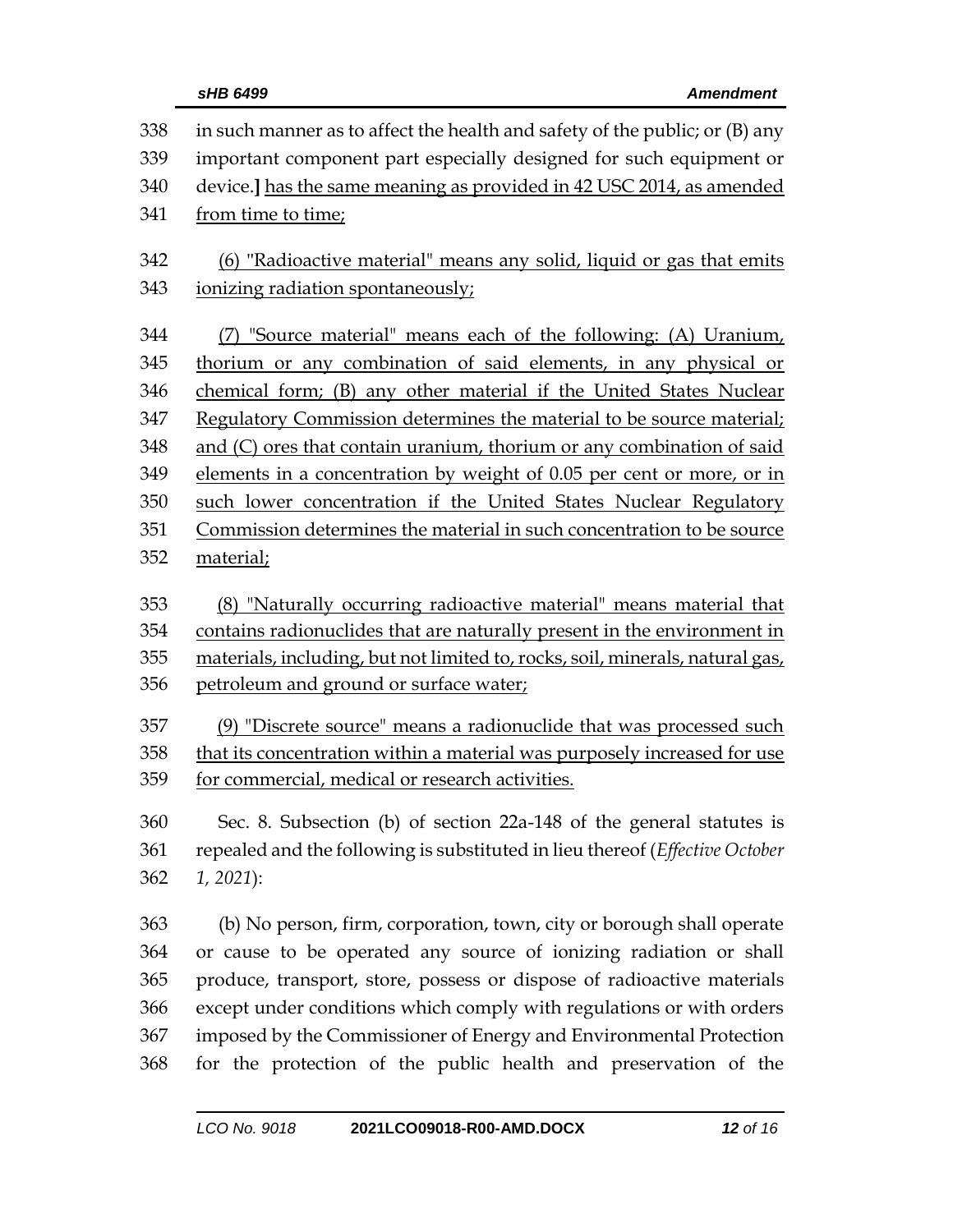environment. Such regulations or orders shall be **[**based to the extent deemed practicable by said department on**]** compatible with the regulations of the United States **[**Atomic Energy**]** Nuclear Regulatory Commission, issued under authority granted to said commission by the Atomic Energy Act of 1954, **[**and entitled "Standards for Protection against Radiation", or, if such regulations should be deemed inappropriate by the Commissioner of Energy and Environmental Protection, on the latest recommendations of the National Committee on Radiation, as published by the United States Department of Commerce, National Bureau of Standards**]** as codified in 42 USC 2014, 379 as amended from time to time. No regulation pertaining to radiation sources and radioactive materials proposed to be issued by the commissioner shall become effective until thirty days after it has been submitted to the Coordinator of Atomic Development Activities unless, upon a finding of emergency need, the governor by order waives all or any part of said thirty-day period. In no case shall any source of ionizing radiation be utilized otherwise than at the lowest practical level consistent with the best use of the radiation facilities or radioactive materials involved.

 Sec. 9. Section 22a-152 of the general statutes is repealed and the following is substituted in lieu thereof (*Effective October 1, 2021*):

 The Governor, on behalf of this state, is authorized to enter into agreements with the government of the United States providing for **[**discontinuance**]** relinquishment of certain of the programs of the government of the United States with respect to sources of ionizing radiation and the assumption thereof by this state, as provided for in the Atomic Energy Act of 1954, as amended.

 Sec. 10. Section 16a-100 of the general statutes is repealed and the following is substituted in lieu thereof (*Effective October 1, 2021*):

 (a) The state of Connecticut endorses the action of the Congress of the United States in enacting the Atomic Energy Act of 1954 to institute a program to encourage the widespread participation in the development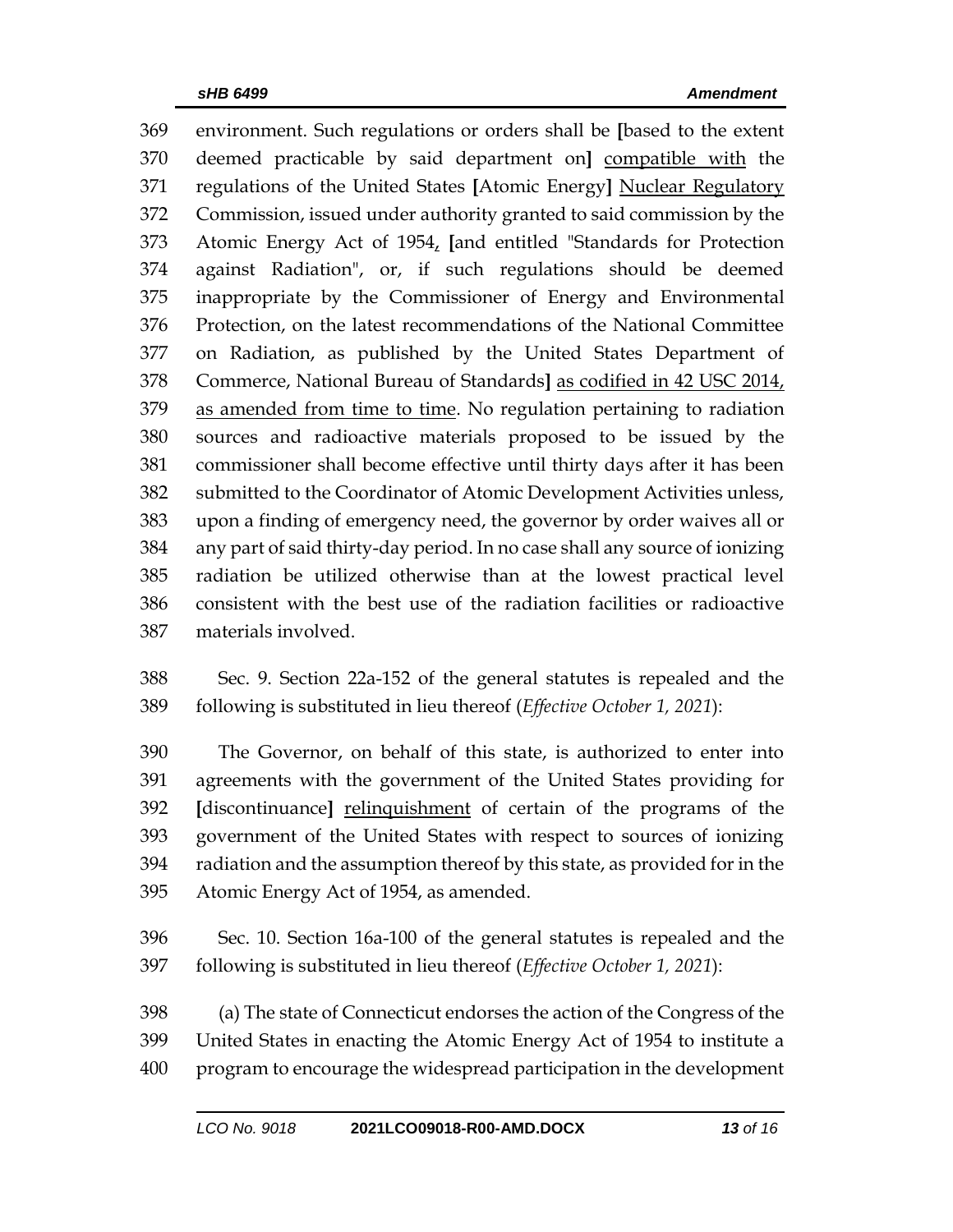and utilization of atomic energy for peaceful purposes to the maximum extent consistent with the common defense and security and with the health and safety of the public; and therefore declares the policy of the state to be (1) to cooperate actively in the program thus instituted; (2) to develop programs for the control of ionizing and nonionizing radiation compatible with federal programs for regulation of by-product, source and special nuclear material; and **[**(2)**]** (3) to the extent that the regulation of special nuclear materials and by-product materials, of production facilities and utilization facilities and of persons operating such facilities may be within the jurisdiction of the state, to provide for the exercise of the state's regulatory authority so as to conform, as nearly as may be, to the Atomic Energy Act of 1954 and regulations issued thereunder, to the end that there may, in effect, be a single harmonious system of regulation within the state.

 (b) The state of Connecticut recognizes that the development of industries producing or utilizing atomic energy may result in new conditions calling for changes in the laws of the state and in regulations issued thereunder with respect to health and safety, working conditions, workers' compensation, transportation, public utilities, life, health, accident, fire and casualty insurance, the conservation of natural resources, including wildlife, and the protection of streams, rivers and airspace from pollution, and therefore declares the policy of the state to be (1) to adapt its laws and regulations to meet the new conditions in ways that will encourage the healthy development of industries producing or utilizing atomic energy while at the same time protecting the public interest; (2) to initiate continuing studies of the need for changes in the relevant laws and regulations of the state by the respective agencies of the state which are responsible for their administration; **[**and**]** (3) to assure the coordination of the studies thus undertaken, particularly with other atomic industrial development activities of the state and with the development and regulatory activities of other states and of the government of the United States; and (4) to 433 cooperate with the United States Nuclear Regulatory Commission and 434 the states in promoting the uniformity of radiation laws and regulations,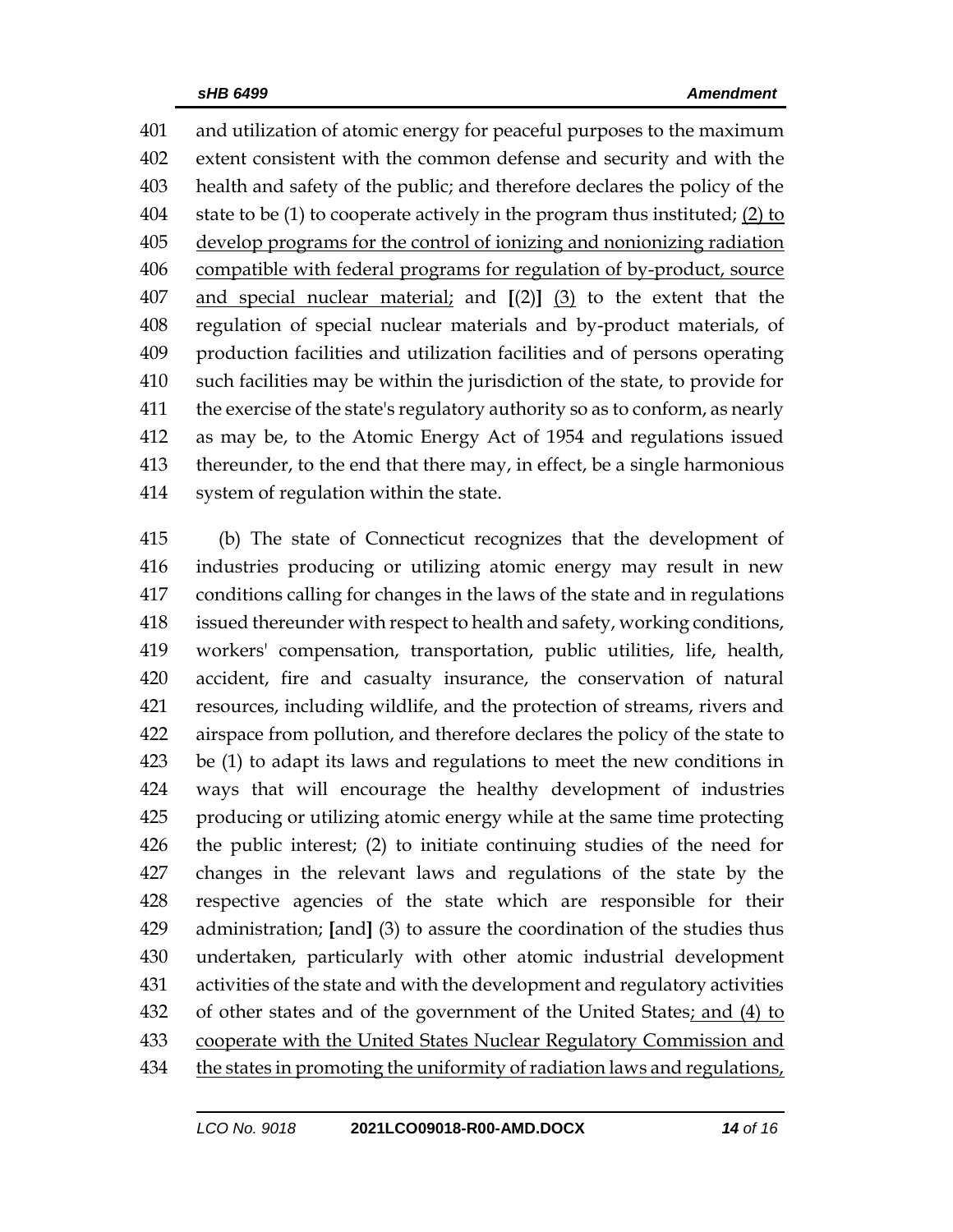## the administration and enforcement of such laws and regulations.

 Sec. 11. Subsection (a) of section 16a-102 of the general statutes is repealed and the following is substituted in lieu thereof (*Effective October 1, 2021*):

 (a) The Commissioner of Energy and Environmental Protection shall coordinate all atomic development activities in the state. Said commissioner or his designee shall (1) advise the Governor with respect to atomic industrial development within the state; (2) act as coordinator of the development and regulatory activities of the state relating to the industrial and commercial uses of atomic energy; (3) act as **[**deputy of the Governor**]** the Governor's designee in matters relating to atomic energy, including participation in the activities of any committee formed by the New England states to represent their interests in such matters and also cooperation with other states and with the government of the United States; (4) coordinate the studies, recommendations and proposals of the several departments and agencies of the state required by section 16a-103 with each other and also with the programs and activities of the development commission. **[**So far as practicable, he shall coordinate the studies conducted, and the recommendations and proposals made, in this state with like activities in the New England and other states and with the policies and regulations of the Energy Research and Development Administration and the Nuclear Regulatory Commission. In carrying out his duties, he shall proceed in close cooperation with the development commission.**]** The commissioner 459 shall consult with and review regulations and procedures of the agencies of the state with respect to the regulation of sources of radiation to assure consistency and to prevent unnecessary duplication,

inconsistencies or gaps in regulatory requirements."

| This act shall take effect as follows and shall amend the following<br>sections: |                 |              |  |  |  |
|----------------------------------------------------------------------------------|-----------------|--------------|--|--|--|
| Section 1                                                                        | October 1, 2021 | 22a-151      |  |  |  |
| Sec. 2                                                                           | October 1, 2021 | $22a-153$    |  |  |  |
| Sec. 3                                                                           | October 1, 2021 | $22a-154(a)$ |  |  |  |